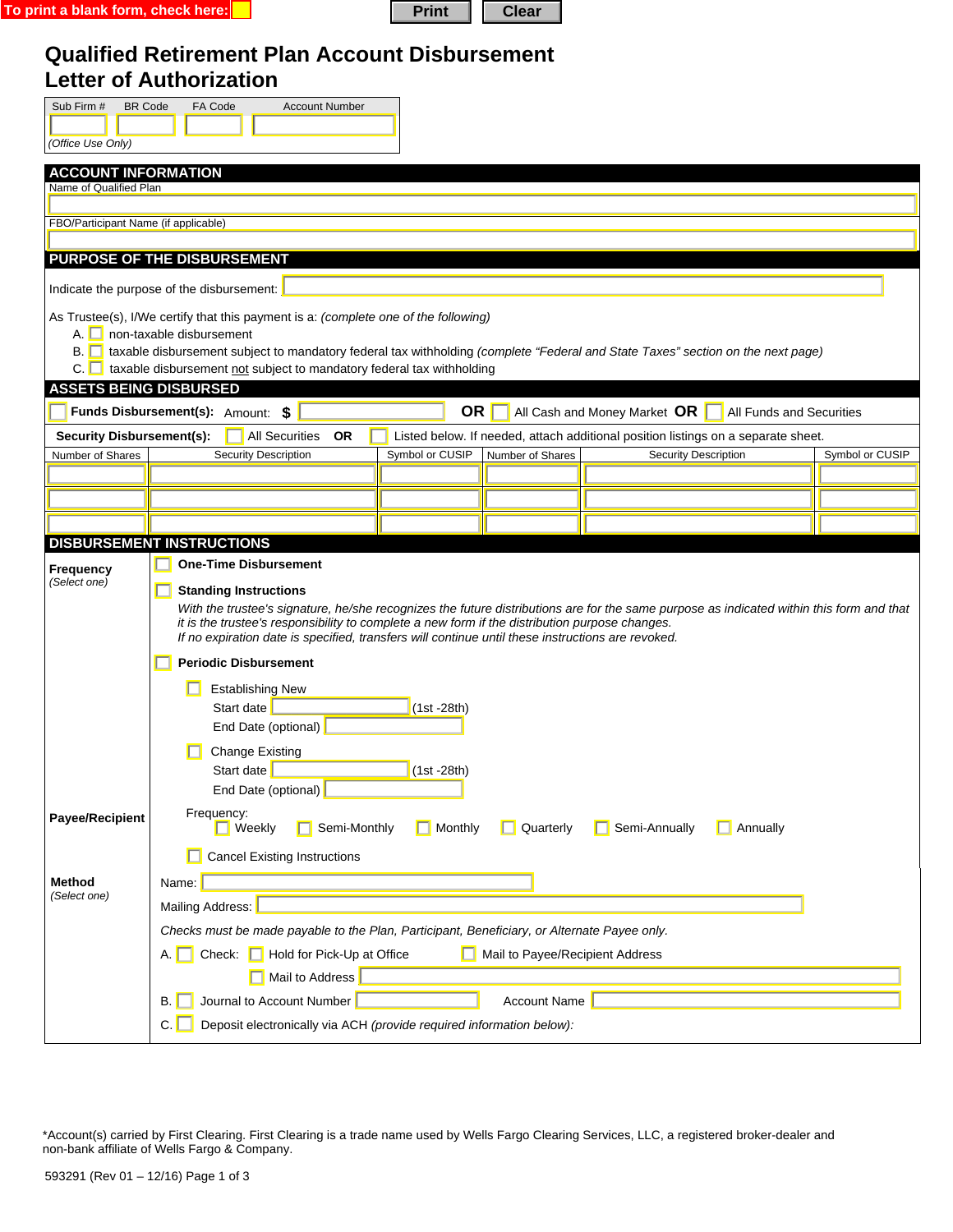|                                   | <b>BANK INFORMATION (ACH)</b>                                                                                                                                                                                                                                                                                                                |  |                       |                                |                                 |                                                                                                                        |  |
|-----------------------------------|----------------------------------------------------------------------------------------------------------------------------------------------------------------------------------------------------------------------------------------------------------------------------------------------------------------------------------------------|--|-----------------------|--------------------------------|---------------------------------|------------------------------------------------------------------------------------------------------------------------|--|
|                                   | Checking or <b>Savings</b>                                                                                                                                                                                                                                                                                                                   |  |                       |                                |                                 |                                                                                                                        |  |
|                                   | Name on Account                                                                                                                                                                                                                                                                                                                              |  |                       |                                |                                 |                                                                                                                        |  |
|                                   | <b>Bank Name</b>                                                                                                                                                                                                                                                                                                                             |  |                       |                                |                                 |                                                                                                                        |  |
|                                   | <b>Bank City</b><br><b>Bank State</b>                                                                                                                                                                                                                                                                                                        |  |                       |                                |                                 |                                                                                                                        |  |
|                                   | <b>ABA Routing Number</b>                                                                                                                                                                                                                                                                                                                    |  |                       |                                | <b>Account Number to Credit</b> |                                                                                                                        |  |
|                                   | Wire Funds. (A fee may apply) (Domestic or Foreign)                                                                                                                                                                                                                                                                                          |  | <b>Bank Name</b>      |                                |                                 | ABA Routing Number (Domestic Only)                                                                                     |  |
| <b>Bank Address</b>               |                                                                                                                                                                                                                                                                                                                                              |  | <b>Bank City</b>      |                                |                                 | Bank State Bank Country (Foreign Only)                                                                                 |  |
| Name on Bank Account              |                                                                                                                                                                                                                                                                                                                                              |  | <b>Account Number</b> |                                |                                 | <b>Account Type</b>                                                                                                    |  |
| <b>Recipient Name</b>             |                                                                                                                                                                                                                                                                                                                                              |  |                       |                                |                                 | $\Box$ Checking<br>$\Box$ Savings<br>Recipient Address (include City, State, Zip Code, and Country - No PO Box or APO) |  |
|                                   |                                                                                                                                                                                                                                                                                                                                              |  |                       |                                |                                 |                                                                                                                        |  |
|                                   | Swift/BIC Code (Foreign Only)<br>IBAN Number (if applicable)                                                                                                                                                                                                                                                                                 |  |                       |                                |                                 | Country/Local Routing Code (if applicable)                                                                             |  |
| Intermediary Bank Name            |                                                                                                                                                                                                                                                                                                                                              |  | <b>Account Number</b> |                                | Intermediary Bank Information   |                                                                                                                        |  |
|                                   |                                                                                                                                                                                                                                                                                                                                              |  |                       |                                |                                 |                                                                                                                        |  |
| <b>Special Instructions</b>       |                                                                                                                                                                                                                                                                                                                                              |  |                       | Further Credit (if applicable) |                                 |                                                                                                                        |  |
| Foreign Currency<br>Distribution: | Send: (currency)                                                                                                                                                                                                                                                                                                                             |  |                       | (in the amount of)             |                                 | Foreign Currency<br>U.S. Dollar Equivalent                                                                             |  |
| As Trustee(s),                    | Option A or B must be checked:                                                                                                                                                                                                                                                                                                               |  |                       |                                |                                 |                                                                                                                        |  |
|                                   | A. I We do not request any additional checks to pay federal and state taxes. I/We understand that I/We should consult with the<br>third party administrator, tax or legal advisor regarding any mandatory federal tax and any mandatory state tax withholding<br>required for certain distributions.                                         |  |                       |                                |                                 |                                                                                                                        |  |
| $B. \Box$                         | I/We request additional checks to pay federal and state taxes. I/We understand that I/We should consult with the third party<br>administrator, tax or legal advisor regarding any mandatory federal tax and any mandatory state tax withholding required for<br>certain distributions and the preparation and filing of the IRS Form 1099-R. |  |                       |                                |                                 |                                                                                                                        |  |
|                                   | I/We request the following additional checks(s) to pay federal and state taxes:                                                                                                                                                                                                                                                              |  |                       |                                |                                 |                                                                                                                        |  |
|                                   | 1. Federal taxes: For federal tax withholding purposes, please send a check in the amount of<br>$%$ or $$$<br>of the gross distribution amount. Please make the check representing the federal taxes payable to one of the following<br>(cannot be a federal agency):                                                                        |  |                       |                                |                                 |                                                                                                                        |  |
|                                   | a. Name of Plan:                                                                                                                                                                                                                                                                                                                             |  |                       |                                |                                 |                                                                                                                        |  |
|                                   | b. Third Party Providing Tax Reporting Service:                                                                                                                                                                                                                                                                                              |  |                       |                                |                                 |                                                                                                                        |  |
|                                   | Please mail the check representing the federal taxes to (cannot be a federal agency):                                                                                                                                                                                                                                                        |  |                       |                                |                                 |                                                                                                                        |  |
|                                   |                                                                                                                                                                                                                                                                                                                                              |  |                       |                                |                                 |                                                                                                                        |  |
|                                   |                                                                                                                                                                                                                                                                                                                                              |  |                       |                                |                                 |                                                                                                                        |  |
|                                   | 2. State taxes: For state tax withholding purposes, please send a check in the amount of<br>$%$ or $$$<br>of the gross distribution amount. Please make the check representing the state taxes payable to one of the following (cannot<br>be a state agency):                                                                                |  |                       |                                |                                 |                                                                                                                        |  |
|                                   | a. Name of Plan:                                                                                                                                                                                                                                                                                                                             |  |                       |                                |                                 |                                                                                                                        |  |
|                                   | b. Third Party Providing Tax Reporting Service:                                                                                                                                                                                                                                                                                              |  |                       |                                |                                 |                                                                                                                        |  |
|                                   | Please mail the check representing the state taxes to (cannot be a state agency):                                                                                                                                                                                                                                                            |  |                       |                                |                                 |                                                                                                                        |  |
|                                   |                                                                                                                                                                                                                                                                                                                                              |  |                       |                                |                                 |                                                                                                                        |  |

The undersigned Trustee(s) certify that the disbursement is permissible under the terms of the plan document, the assets are properly distributable to the above named payee/recipient, and no other party has any claim of interest in these assets. Trustee(s) acknowledge they have provided all disclosures and notices to participants required under the terms of the plan,

<sup>\*</sup>Account(s) carried by First Clearing. First Clearing is a trade name used by Wells Fargo Clearing Services, LLC, a registered broker-dealer and non-bank affiliate of Wells Fargo & Company.